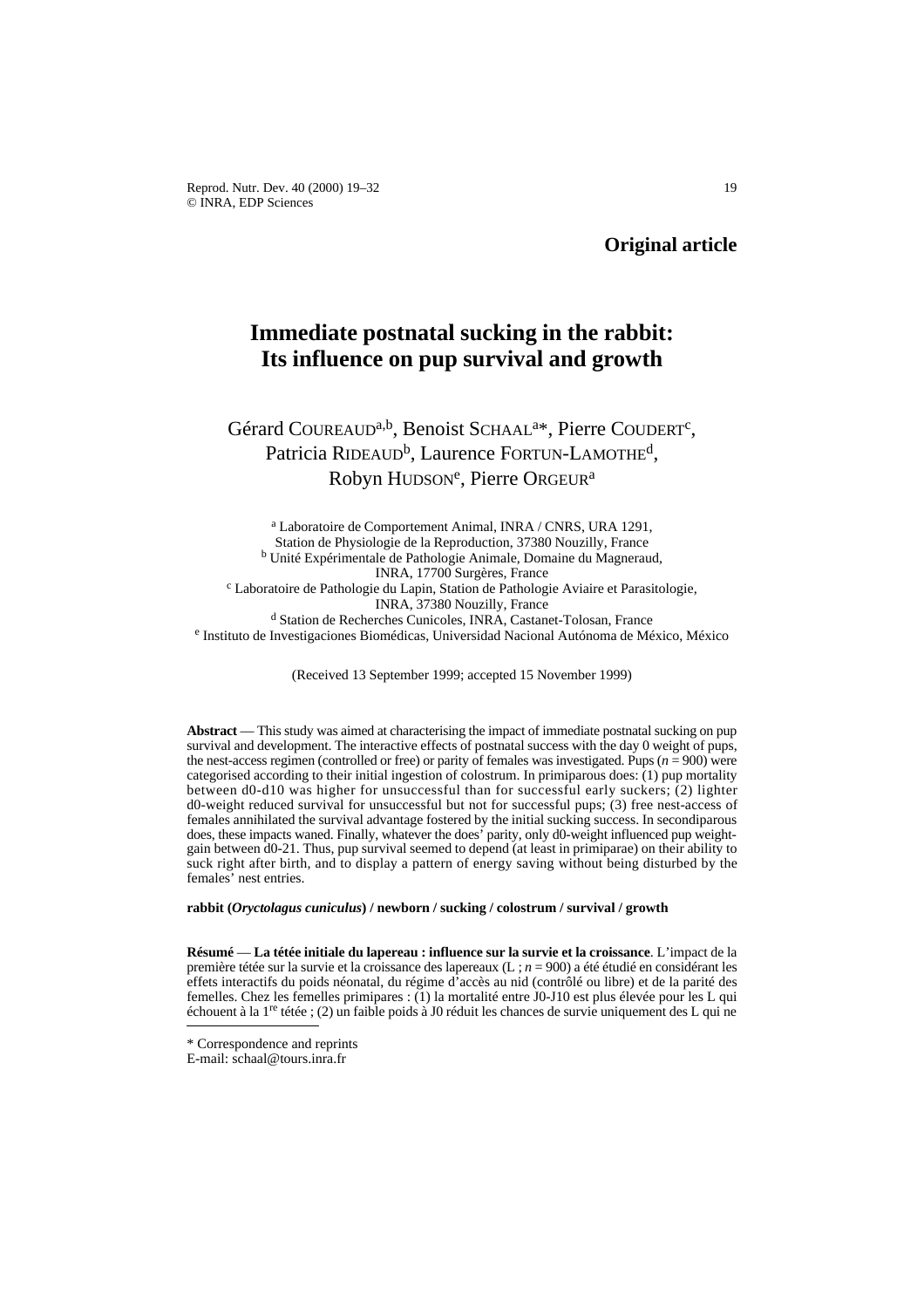tètent pas initialement ; (3) le libre accès au nid des femelles estompe l'avantage sur la survie conféré par un succès à la 1re tétée. Chez les femelles secondipares, ces conséquences disparaissent. Finalement, et indépendamment de la parité, seul le poids à J0 influence le gain de poids des L entre J0-J21. Au total, la survie des L semble dépendre (au moins dans les portées de primipares) de leurs capacités à téter immédiatement après la naissance et à limiter leurs pertes énergétiques.

**lapin (***Oryctolagus cuniculus***) / nouveau-né / tétée / colostrum / survie / croissance**

### **INTRODUCTION**

The initial behavioural task of a newborn mammal is to locate its mother, find the mammary region on her body, seize a nipple or teat, and express coordinated sucking behaviour. Mammalian mothers stand or lie still, adopting a special posture that facilitates the investigative activities of their offspring. This complementary interchange normally ends with a first successful bout of nutritive sucking within a short delay after birth in both precocial newborns (for example, wildebeest calves: 8.2 min, range: 2–20 min [12]; piglets: 24 min, range: 5–66 min [19]; lambs: 28 min, range: 18–46 min [41]; kids: 49 min, range: 14–185 min [29]) and altricial newborns (for example, rat pups: 60 min [36]; kittens: 65 min, range: 10–114 min [14]).

These initial successful sucking episodes have major physiological and behavioural importance. They favour the ingestion of colostrum, which is present in the mammary gland in the last days before term and in the postpartum days preceding lactogenesis. The intake of colostrum promotes a variety of adapted responses in mammalian neonates: (1) in doing so, the pup exercises the first coordinated articulation of sucking with respiration and swallowing; (2) it elicits high arousal states in the neonate that favours its first postnatal learning experiences about the social and physical environment [18]; and due to its special nutritional and immunoprotective properties; (3) it conditions the initial endocrine responses to milk intake [35]; and (4) it

limits and selects the microflora colonising the neonate's gut after its intensive contact with the mother's skin surface [43]. Missing the first sucking episodes is thus presumably maladaptive for the newborn. For example, in pigs and sheep, species in which females are frequent nursers, neonatal inability to gain colostrum in the first days is linked to an increased mortality [1, 8, 10, 11]. However, in such species, the young may compensate for initial failure to suck by taking advantage of nursing episodes soon after (for example, the average frequency of suckling/hour during the first week after birth: pig, 1/h [24]; sheep, 1.2/h [13]; foal, 4/h [7]; kids, 5.6/h [4]).

The situation is strikingly different in several other taxa, such as Lagomorpha or Scandentia, among which some species have evolved parsimonious mother-infant interactions in terms of both frequency and duration [31, 34, 44]. In rabbits and hares, females leave their offspring in a hide or in a nest after delivery, and only return once/day to nurse them for less than 5 min [3, 22]. During this extremely short period, pups have to quickly find a nipple and suck effectively in a context of severe sibling competition [9]. In the domestic rabbit, pups display nipple search behaviour immediately after being expelled, and they often succeed in gaining colostrum within minutes or even seconds after birth, while the female is consuming the placentae and parturition is still in progress [23]. As pups are born sequentially, first-borns may have greater chances to find and attach to a nipple and ingest colostrum than last-borns. Furthermore, pups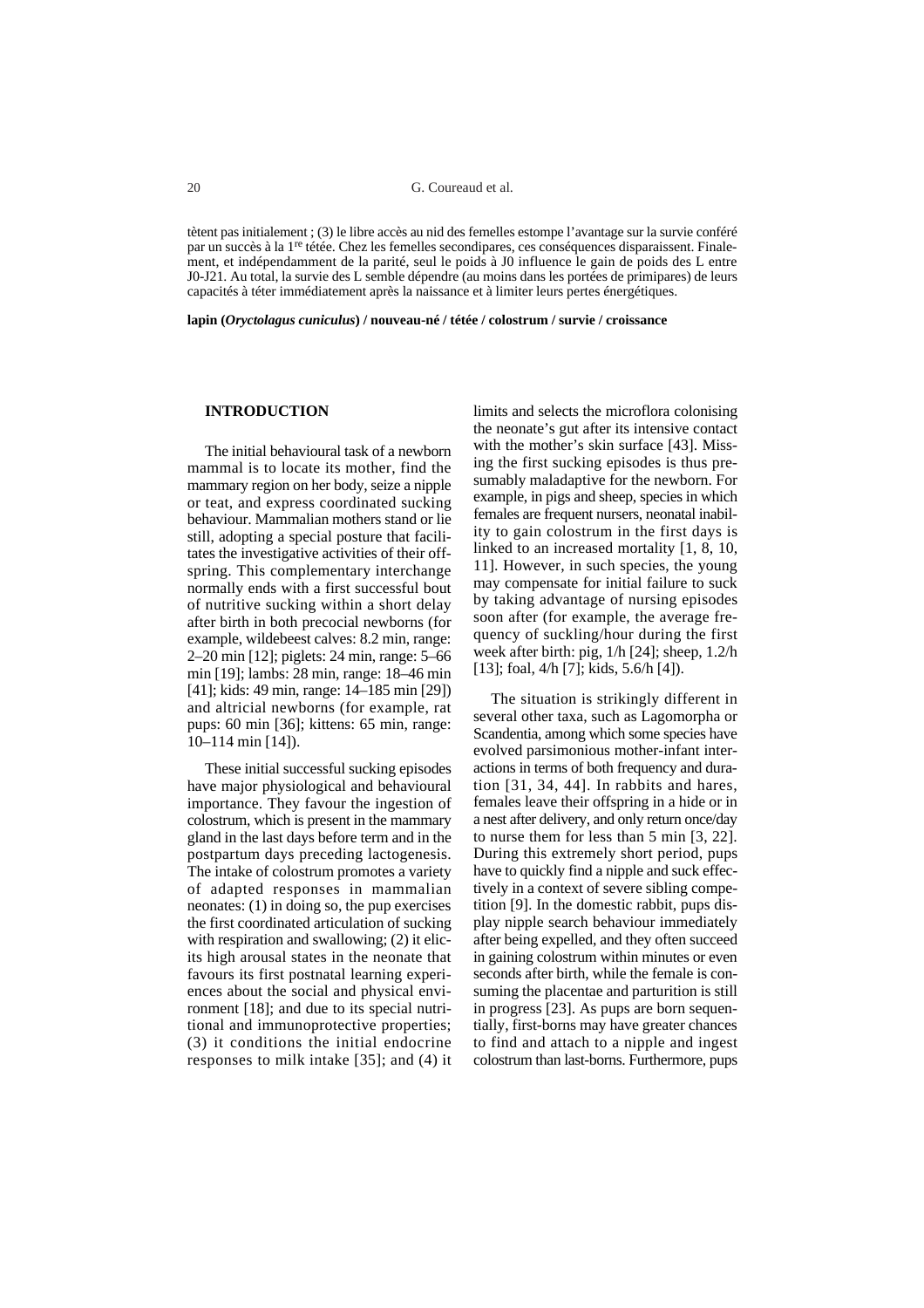that eventually miss initial sucking have to wait a long time until the next opportunity to obtain milk. Indeed, since the peak times for parturition and for the first return of the doe are in the morning hours and in the hours just before sunrise the next day, the period elapsing between the first two sucking opportunities is about 16–20 h (with a 4–32 h range [39]; or a 16–26 h range [25]). Thus, the rabbit offers an interesting opportunity to examine the impact of the initial colostrum intake on individual differences in neonatal adaptation.

The general purpose of this study is to assess the role of initial colostrum intake on neonatal adaptation in the rabbit. The main goals are: (1) to provide descriptive data on the ability of newborn pups to gain colostrum immediately after birth; (2) to assess the extent to which missing the initial sucking episode results in compromised chances of survival or in an altered development between birth and day 21 (that is the developmental window of pups' complete dependence on the mother's milk); (3) to examine the interactional effect on pup survival and development of perinatal biomass and success in initial sucking.

This study is part of a larger investigation [5] examining whether a regimen of female nest access that matches or not the species-specific rhythm of a once/day nursing visit differentially affects the survival and quality of offspring. Thus, a fourth aim of the present study consisted in examining the interactive effect on pup survival of the early ability of pups to gain colostrum and of the nest access regimen imposed on the doe. Two hypothetical outcomes were anticipated that may shed light on how the initial stage of the species-specific nursing rhythm develops in the rabbit doe: (1) Females may visit the nest box several times during the first postpartum day before the once/24 h nursing rhythm is completely established [17], providing several additional opportunities for their offspring to gain colostrum. In this case, leaving the nest entrance free of access would result in lower pup mortality as compared to the situation in which females are kept separate from their litters; (2) Alternatively, multiple and/or longer visits of the doe to the nest between birth and the first full nursing episode may interfere with the presumed energy saving strategy of the pups [20], and hence may compromise their survival regardless of their sucking success immediately after birth.

A final aim of this study is to examine whether the success of initial sucking and the parity of the doe have an interactive effect on pup survival and development. The rate of success of initial sucking is thus compared in pups born to primi- or to multiparous females.

### **2. ANIMALS AND METHODS**

### **2.1. Animals and housing conditions**

The litters followed in the present study were a subsample of those used in an earlier study [5]. They originated from the breeding colony of the experimental Inra station (Le Magneraud) as progeny of crosses between New Zealand does and Californian males (Inra strains 1077 and 2066). Experimental females and their litters were housed in 3 separate rooms, and in individual cages  $(0.52 \times 0.40 \times 0.31 \text{ m})$  to which an opentopped nest box  $(0.35 \times 0.25 \times 0.15 \text{ m})$  was attached 2 days before parturitional term. The nest box was lined with pine shavings. It opened to the female's cage by a lateral circular hole (diameter: 0.17 m) which could be closed by a sliding door. Animals were kept under a constant 16 h/ 8 h light/dark cycle (light on at 5.00 h) and at an ambient temperature of  $20.3 \pm 3.1$  °C. Water and pelleted food ('Lapin Elevage INRA', Saint-Fulgent, France) were provided ad libitum. An anti-coccidial agent (Robenidine, 66 ppm $\cdot$ kg<sup>-1</sup>) was added to the pellets.

Virgin females were artificially inseminated at 120 days of age, and then 10 days after delivery when primi- or secondiparous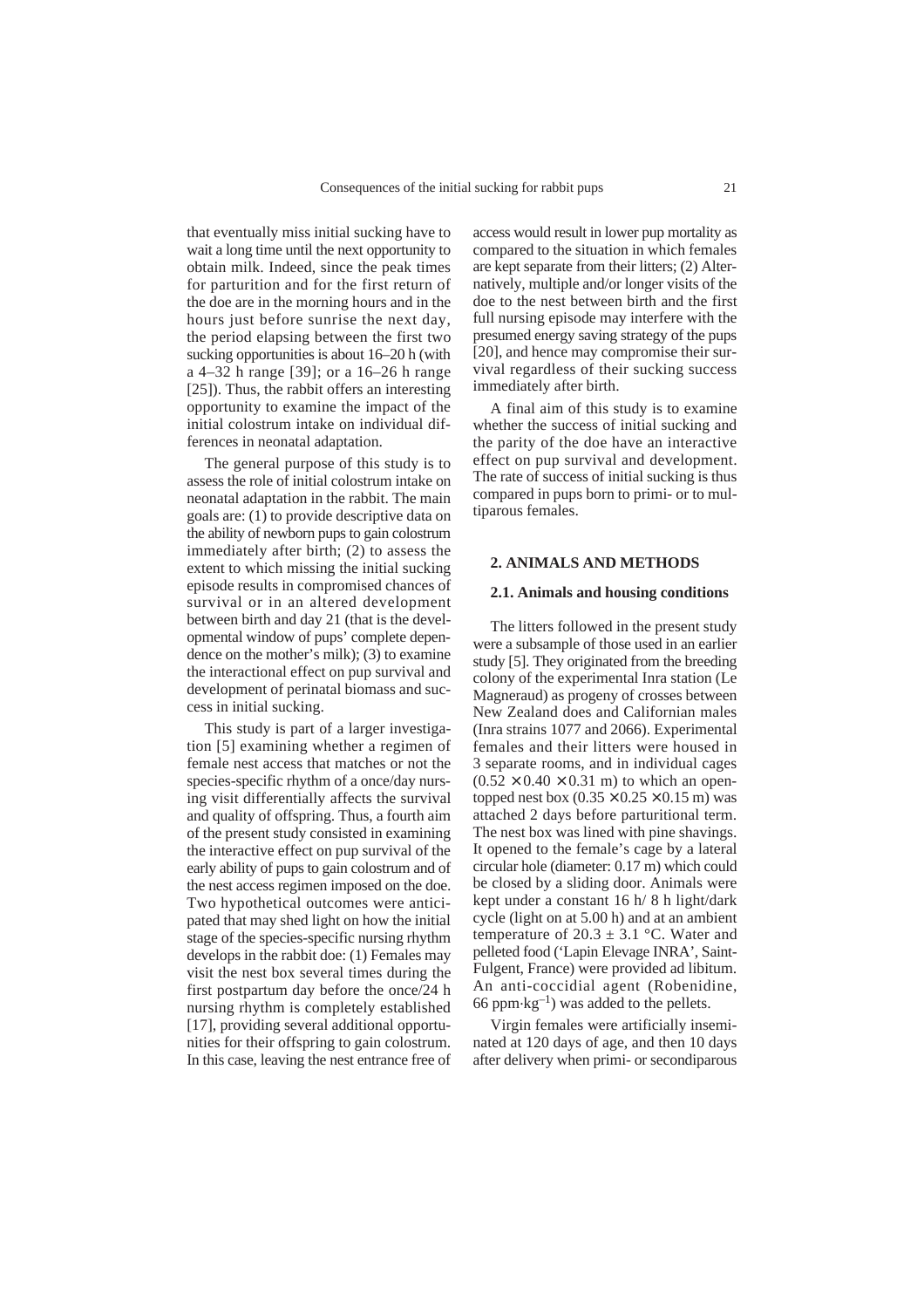(namely first and second parity does). The treatment (see below) to which a doe was allocated was the same after the 1st and 2nd parturition.

Females and their offspring were studied between birth (d0) and the beginning of the transition to solid food consumption (d21) across two consecutive reproductive cycles (*n* = 45 for primiparous does and  $n = 45$  for secondiparous does). As soon as births were recorded, litters were culled to 10. If necessary, adoptions were randomly effected to reach this litter size. No attempt was made to equalise between-litter weight when foster pups were introduced; mean litter size before fostering was  $10.2 \pm 1.4$  and  $10.8 \pm 2.04$  for primiparous and secondiparous does, respectively.

## **2.2. Treatments**

Females and litters were randomly allocated to one of 3 treatment groups: (1) free access to the nest during d0-21 (abbreviated as F; 15 litters of primi- then secondiparae); (2) controlled nest access on d0-3, then free nest access on d4-21 (15 litters of primithen secondiparae); and (3) controlled nest access on d0-5, then free nest access on d6- 21 (15 litters for primi- then secondiparae). Both of the controlled nest access conditions consisted in denying females access to the nest by closing the nest except for 15 min/day between 8.00 and 9.00 h. In the case of deliveries that could be attended, the initial nest closure was made immediately after delivery, and otherwise within 12 h of parturition. In all cases the nest was closed after the female had spontaneously left it. Each pup was then individually marked with an ear tag. The day after the last controlled nest access, the nest was left permanently open after the daily check of pup mortality. Based on statistical analyses (see below and [5]), the data derived from both the regimens of controlled nest access were pooled (and abbreviated to C in the following).

The proportion of fostered pups was similar between treatments for the litters of primiparous (C: 5.6%; F: 5.3%;  $\chi^2$  < 1,  $P > 0.05$ ) and secondiparous does (C: 7%, F:  $6.6\%$ ;  $\chi^2$  < 1, *P* > 0.05). Thus, in all subsequent analyses the data of biological and fostered pups were pooled.

In order not to interfere with the normal course of initial interactions between pups and does, parturitions were not induced.

### **2.3. Independent and dependent measures**

*Colostrum intake*. The initial ingestion of colostrum was temporally defined as resulting from sucking episode(s) that occurred within the first 12 postpartum hours (e.g., [26]). Colostrum intake was visually estimated by systematic screening of gastric content through the transparent abdominal skin. This task was conducted by the same trained observer, blind to the experimental conditions, who gently stretched the pups' abdominal skin to increase its transparency. According to the size, color, and consistency of the stomach, three groups of pups were defined: (a) the complete inability to visually locate the stomach was interpreted as no or negligible colostrum ingestion (NI); (b) the ability to visually locate the stomach and the absence of or weak gastric distension was interpreted as medium colostrum ingestion (MI); (c) a visually welldefined, strongly distended stomach was interpreted as high colostrum ingestion (HI).

*Pup mortality*. Pup mortality was checked every morning. This excluded stillborns (for C and F, % stillborns was 7.6 and 7.3% for the primiparous, and 7.3 and 5.3% for the secondiparous does, respectively). Five categories of lethal causes were identified by systematic autopsy of the dead pups. These autopsies were conducted by a highly trained rabbit pathologist (P.R.), blind to the experimental conditions. Three lethal causes were inherent to the pups: (a) starvation (extreme leanness associated with no or a minute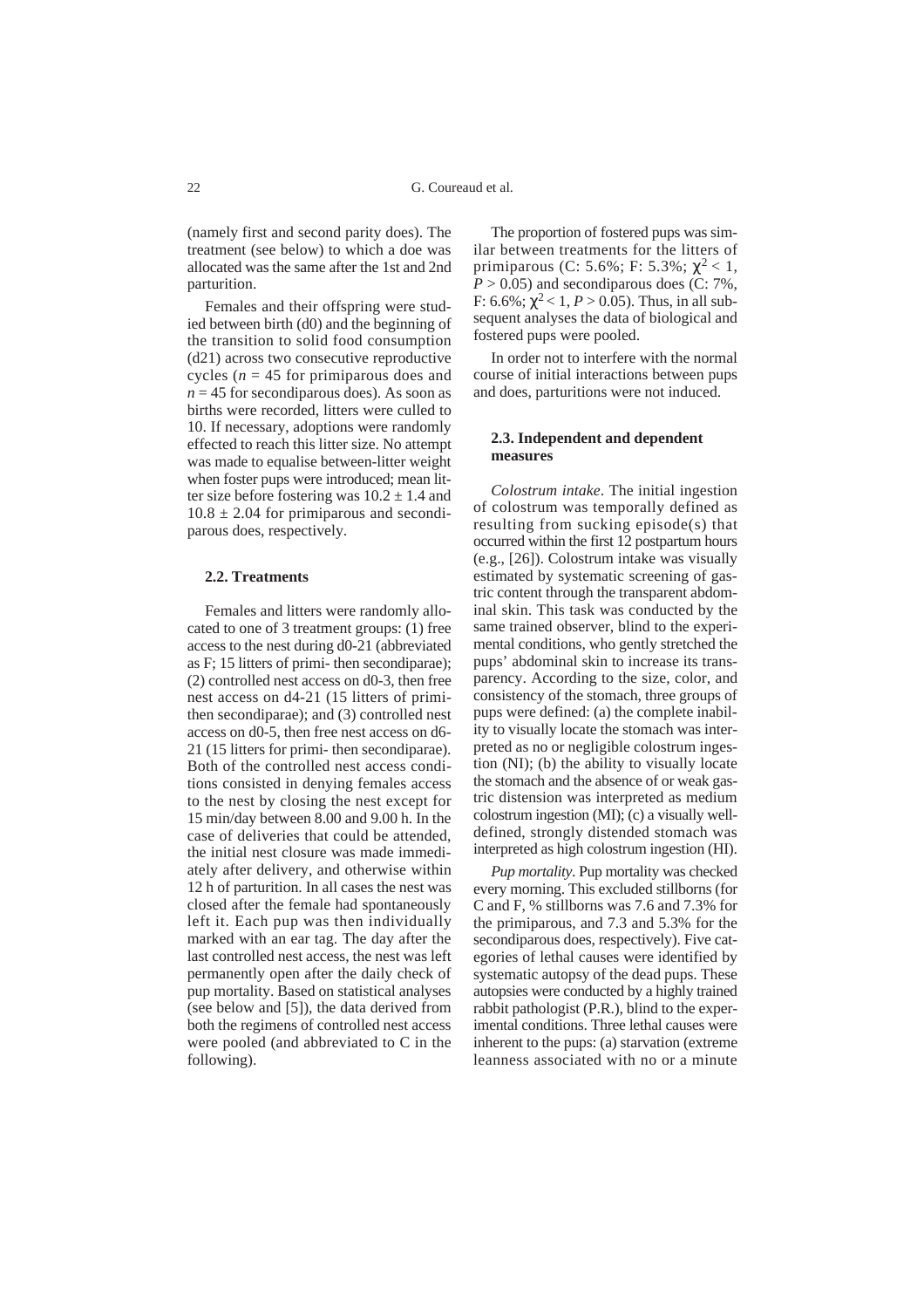amount of milk in the stomach); (b) digestive dysfunctions (enteritis, hepatitis, peritonitis); (c) circulatory or respiratory dysfunctions (lung congestion, pneumonia). Two etiologies were directly associated with the doe's presence in the nest: (d) wounds (skin perforations of the pup's head and/or body) and (e) soiling of the pups and nest with excrements. A final category of losses, unknown causes, was recorded. These represented 7.1 and 4.2% of the total pup losses in primiparous females, and 14.2 and 0% in secondiparous females, for the C and F regimens, respectively. These data were excluded from the cause of death analyses. Mortality data were analysed for each treatment in terms of total number of pups lost.

*Pup weight and growth rate*. The newborn pups in each category of sucking success (NI, MI and HI) were individually weighed during the period of exclusive dependence on the doe at d0, and again at d21 (at the beginning of the transition to consumption of solid food). It should be noted that to avoid disturbance of doe-pup interactions, pups were not weighed immediately after expulsion, so that d0-weight data did not represent birthweight but birthweight plus the eventual weight of ingested colostrum. Pups were weighed in the morning between 9.00 and 11.00 h. The mean daily weight gain was calculated between d0 and d21 by taking the difference in weight between the two ages, defining the developmental window investigated, divided by the number of days minus one. Longitudinal weight data were only computed for pups which were still alive at d21 (in primiparous does:  $n = 67$ , 185, 155 and in secondiparous does:  $n = 39$ , 155, 228, for NI, MI and HI groups, respectively).

### **2.4. Data analysis**

Pup mortality was analysed using the two-tailed  $\chi^2$  test (with the Yates correction when appropriate; when not otherwise stated *df* = 1). The effect of immediate postnatal

sucking by pups on survival was assessed by comparing the differential survival rate of the 3 categories of pups (NI, MI and HI). The effect of the nest access regimen imposed on the females was assessed by comparing the mortality rate of the NI, MI and HI pups in the 2 nest access regimens. The proportion of pups sucking immediately after birth was also compared according to the females' parity. The relative effect of d0 weight and initial sucking success on pup survival in the d0-d10 period was assessed by comparing the mortality rates of the 5 lightest or the 5 heaviest pups in their litter (the cut-off value being the mean d0 weight of the entire litter) in NI, MI and HI pups.

Finally, to assess the effect of d0 weight and initial sucking success on pup weight gain between d0 and d21, 1-way analyses of variance (ANOVA) were run. Pups were first grouped as either the lightest or heaviest (d0 weight) animals within each litter. The relationship between d0 weight and d0-d21 weight gain was then compared for both the lightest and heaviest categories of pups. Lastly, to further analyse the developmental contribution of success in first sucking, we compared the d0-d21 weight gain within the NI, MI and HI pup categories. Statistical analyses were conducted using Systat Software (Evanston, USA).

#### **3. RESULTS**

The cumulative mortality of the tagged pups from this study was representative of pup mortality recorded between d0-10 in the whole sample studied by Coureaud et al. [5] for either primiparous  $(8.7\%, n/N =$ 39/450, to be compared with 9.3% in the whole sample,  $n/N = 83/890$ ;  $\chi^2 < 1$ ;  $P > 0.05$ ; only the total N will be given below) and secondiparous does (2.2%, *N =* 450, to be compared with 2.3%, *N =* 780;  $\chi^2$  < 1, *P* > 0.05). Results will be presented separately for primiparous and secondiparous does, and the effect of parity on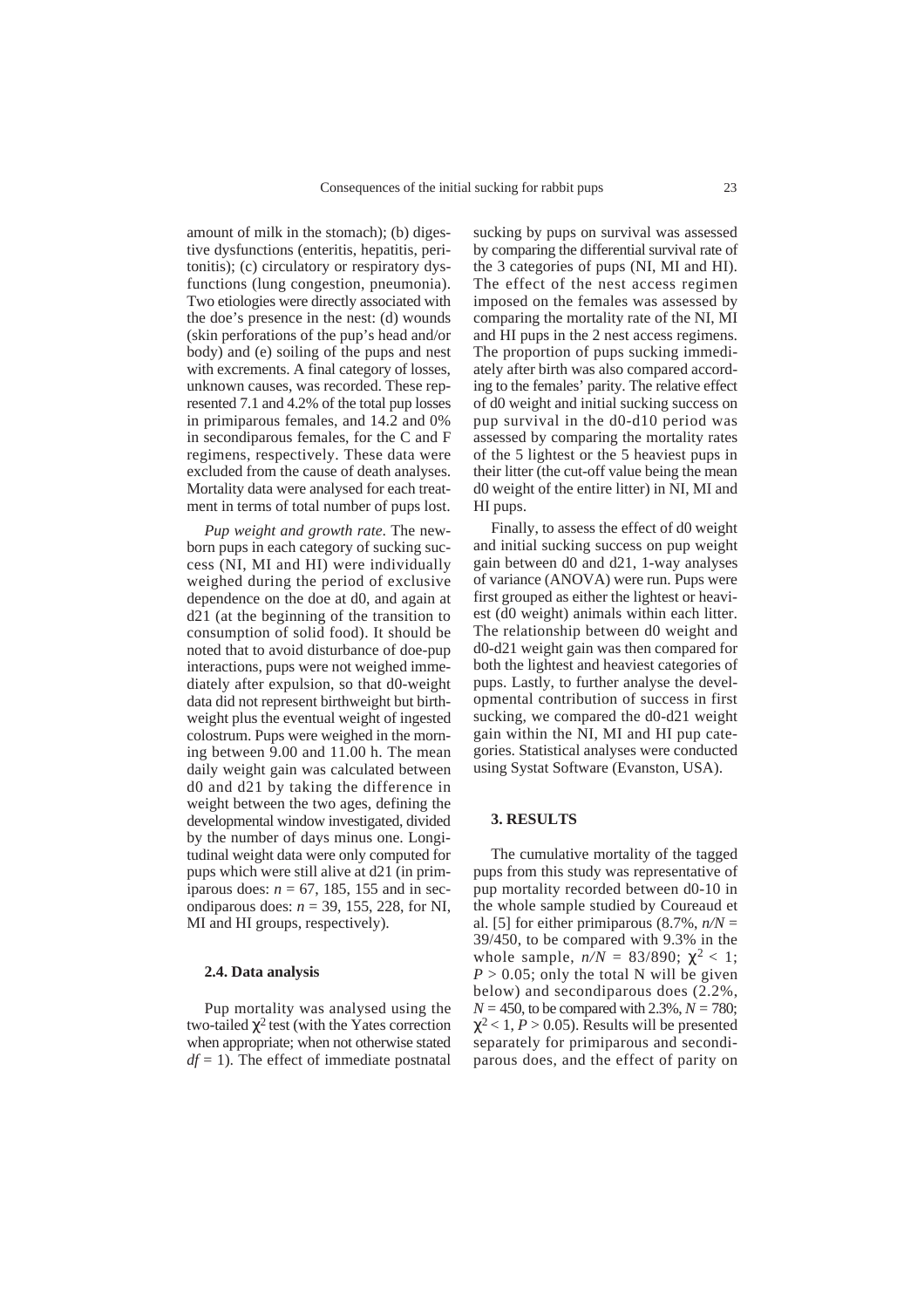postnatal sucking success, mortality and weight gain will be presented in the section dealing with secondiparous females.

# **3.1. Primiparous females**

# *3.1.1. Immediate postnatal sucking: frequency and relation to pup survival*

Irrespective of the nest access regimen, 82% of the 450 pups followed individually in all treatments were able to gain colostrum within the first 12 h following birth (Fig. 1) The remaining 81 pups that were unsuccessful (NI pups) were distributed across 68.9% of the litters  $(N = 45)$  as follows: 1/litter in 24.4%, 2/litter in 22.2%, 3/litter in 6.7%, and  $> 3/l$  itter in 15.6% of the litters.

Because mortality was similar in MI and HI pups [5.1% (*N* = 197) and 8.7% (*N* = 172), respectively;  $\chi^2$  = 1.9, *P* > 0.05], their data were combined in the following analyses. Sixteen per cent  $(N = 81)$  of the pups

which died, belonged to the category that was not successful in obtaining colostrum, whereas only  $6.8\%$  ( $N = 369$ ) belonged to the category of pups that were successful suckers. This mortality difference according to colostral intake was statistically significant ( $\chi^2$  = 7.4, *P* < 0.05).

The time course and causes of mortality in both categories of pups were heterogeneous: while NI pups died between d2-d6, with a peak at d3, MI+HI pup losses were more evenly spread throughout the whole d1-10 period (Fig. 2). Starvation explained 69.2% ( $N = 13$ ) of the NI pup losses and only 8.7% ( $N = 23$  pups for which causes of death were identified among 25 dead pups) of the MI + HI pup losses ( $\chi^2$  = 11.2,  $P < 0.01$ ). The doe-related causes of pup death (wounds and soiling of the nest) represented 7.7%  $(N = 13)$  of the causes implicated in the NI pups' death versus 30.4%  $(N = 23)$  for MI+HI pups  $(\chi^2 = 1.3, P > 0.05)$ . The remaining identified causes were



**Figure 1.** Flow chart of pup survival to d10 as related to the nest access regimen imposed on primiparous females (F: free; C: controlled) and to immediate postnatal sucking success (MI + HI: medium and high colostrum ingestion; NI: absence of ingestion; cf. text for definitions). Normal type numbers indicate the raw effective of pups in each category; bold type indicates the corresponding % (A: alive, D: dead).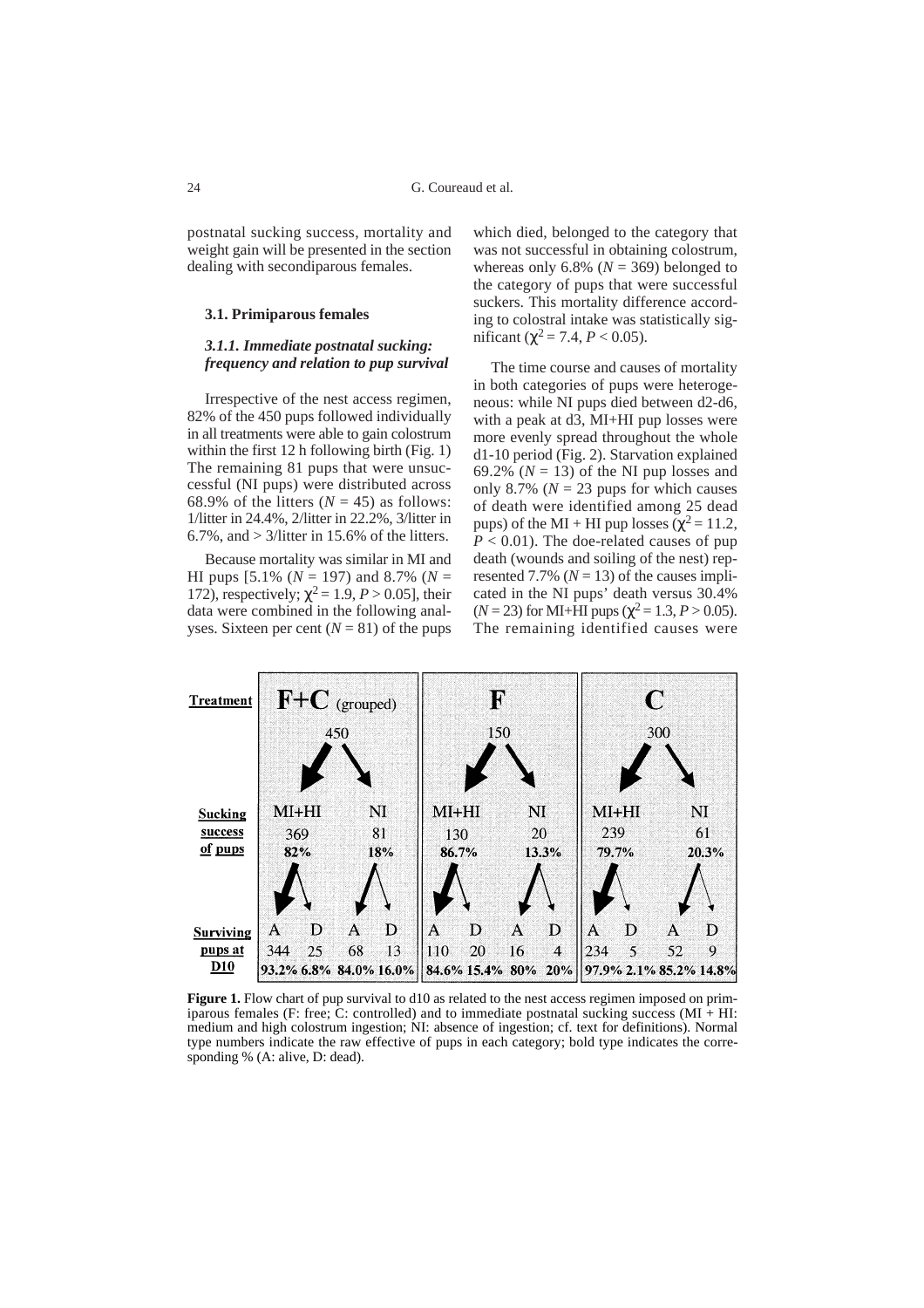

Figure 2. Temporal distribution of pup losses between d0-10 according to immediate postnatal sucking success (MI + HI: medium and high colostrum ingestion; NI: absence of ingestion) in litters from primiparous does.

digestive dysfunctions (23.1 and 47.8% for NI and MI+HI pups, respectively) and circulatory or respiratory dysfunctions (13.1% for MI+HI pups).

Regarding the influence of the nursing regimen imposed on the does, the failure rate of first sucking was similar in the F (13.3%, *N* = 150) and C regimens (20.3%,  $N = 300$ ;  $\chi^2 = 3.3$ ,  $P > 0.05$ ) (Fig. 1). However, the interaction of the females' nest access regimen and of the sucking success of the pups significantly influenced the survival of pups within the d0-d10 period in 2 ways: within nest access regimen comparisons indicated that losses of MI + HI pups were higher in the F regimen (15.4%,  $N = 130$ ) than in the C regimen  $(2.1\%$ ,  $N = 239$ ;  $\chi^2 = 23.5$ ,  $P < 0.001$ ), while those of NI pups did not differ between the 2 regimens (20 vs. 14.8%;  $\chi^2$  < 1, *P* > 0.05); between nest access regimen comparisons indicated that NI pups died significantly more frequently than MI+HI pups in the C regimen (14.8 vs. 2.1%, respectively;  $\chi^2$  = 14.8,  $P < 0.001$ ), while both categories (NI vs. MI+HI) died equally frequently in the F regimen (20 vs. 15.4% for NI and MI + HI pups, respectively;  $\chi^2$  < 1, *P* > 0.05) (Fig.1).

In summary, in the present conditions, nearly one fifth of the pups (18%) failed to obtain colostrum within 12 h of being born, and these pups were more likely to die than successful suckers regardless of the females' nest-access-regimen. Only in pups which could gain milk immediately after birth was mortality associated with the regimen of nest access; the F regimen inducing a higher mortality rate than the C regimen. Finally, the continuous nest access regimen generated the disappearance of the survival improvement promoted by an initial sucking success.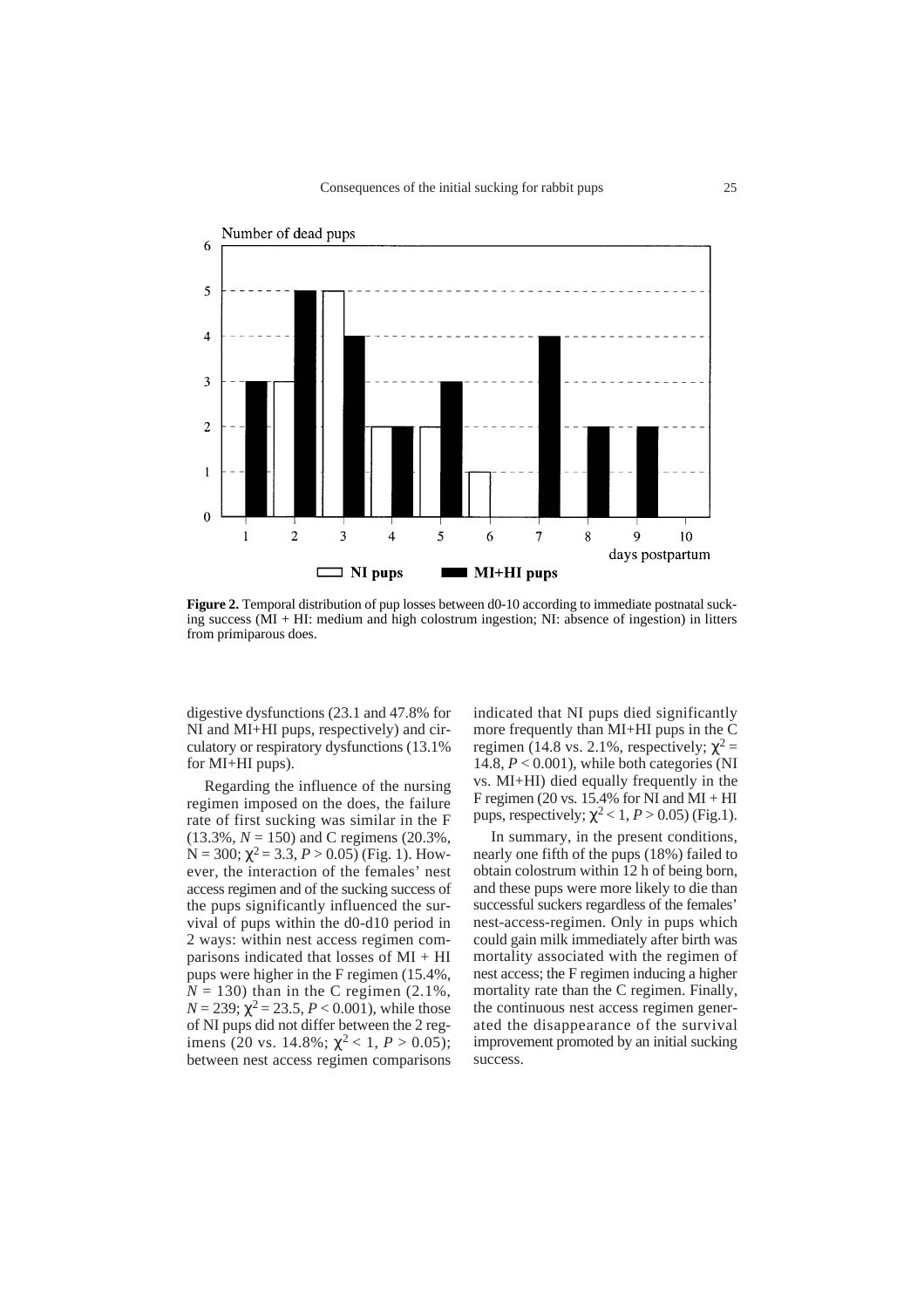# *3.1.2. Immediate postnatal sucking, d0 weight and pup survival*

The majority of the NI pups (67.7%,  $N = 81$ ) were among the 5 lightest pups in their litter on d0 (mean d0 weight:  $38 \pm 9$  g vs.  $50 \pm 9$  g for the lightest vs. heaviest pups, respectively). The weight distribution was not so skewed for the two other categories of pups: 49.2% (*N* = 197) of the MI and 43%  $(N = 172)$  of the HI pups were among the lightest of their litter at d0 (mean weight of the lightest vs. heaviest pups in their litter:  $41 \pm 8$  g vs.  $52 \pm 10$  g and  $45 \pm 7$  g vs.  $55 \pm 10$ 8 g for MI and HI groups, respectively). The d0 weight and initial sucking success were clearly additive in determining the mortality of NI pups; all those which died within the d0-10 period  $(N = 13)$  were among the lightest half in their litter. However, d0 weight had no significant impact on survival of either MI or HI pups; mortality was not different whether they belonged to the lightest or heaviest half of their litter (mortality rate for the 5 lightest vs. 5 heaviest pups in MI then HI groups: 7.2 vs. 3%, *N* = 97 and 100; 8.1 vs. 9.2%,  $N = 74$  and 98;  $\chi^2 < 1$ ,  $P > 0.05$  in both cases). In summary, d0 weight had a strong impact on pup survival in pups that did not gain colostrum at initial suckling, in accordance with the expectation that greater weight is protective. Conversely, when pups were successful suckers their weight no longer appeared to have an impact on survival.

# *3.1.3. Immediate postnatal sucking, d0-weight and subsequent weight gain in pups*

Prior to examining the influence of initial sucking on pup development, we defined two categories of pups by separating individuals which survived to d21 into the lightest half and heaviest half in each litter. As expected, the mean d0 weight of these pups was significantly different  $[42.5 \pm 7.9 \text{ g} \text{ vs.}]$  $52.8 \pm 9.0$  g; F (1,405) = 148.9, P < 0.001]. To assess whether the d0 weight of pups in these 2 groups influenced their subsequent development between d0 and d21, their weight gain was compared: the lightest pups demonstrated a significantly lower mean weight gain than the heaviest pups  $[10.0 \pm 10.0 \pm 1.0]$ 2.2 g/d vs.  $11.3 \pm 2.1$  g/d; one-way ANOVA: F  $(1,405) = 32.4, P < 0.001$ ]. To examine whether the initial sucking success further influenced pup weight gain over the same period, we separately compared the growth of NI, MI and HI pups in the 2 weight categories. One-way ANOVAs indicated that sucking success had no additional effect on weight gain in either weight category (Tab. I). In sum, d0 weight was clearly more important than the first sucking success as a predictor of weight gain during the d0-d21 period.

### **3.2. Secondiparous females**

### *3.2.1. Immediate postnatal sucking: frequency and relation with pup survival*

Irrespective of the females' nest access regimen, the majority of pups were successful in obtaining colostrum immediately after birth (91.1%, *N* = 450; Fig. 3). The 40 unsuccessful pups were distributed in 42.2% of the litters  $(N = 45)$  as follows: 1/litter in 17.7% of the litters, 2/litter in 11.1%, 3/litter in 6.7%, > 3/litter in 6.7%.

Interestingly, the proportion of successful pups was significantly higher in secondiparous than in primiparous does (91% vs. 82%,  $N = 450$  in both cases;  $\chi^2 = 16.0$ ,  $P < 0.001$ ).

Because mortality was similar in the MI and HI categories [2.9% (*N* = 171) and 1.7% ( $N = 239$ ) respectively;  $\chi^2$  <1,  $P > 0.05$ ], these data were pooled. The rate of pup mortality was similar in NI  $(2.5\%, N = 40)$  and in MI+HI pups  $(2.2\%, N = 410)$ . The only dead pup in the NI category died at d3 (from wounds), whereas mortality of MI+HI pups occurred throughout the d2-d8 period. In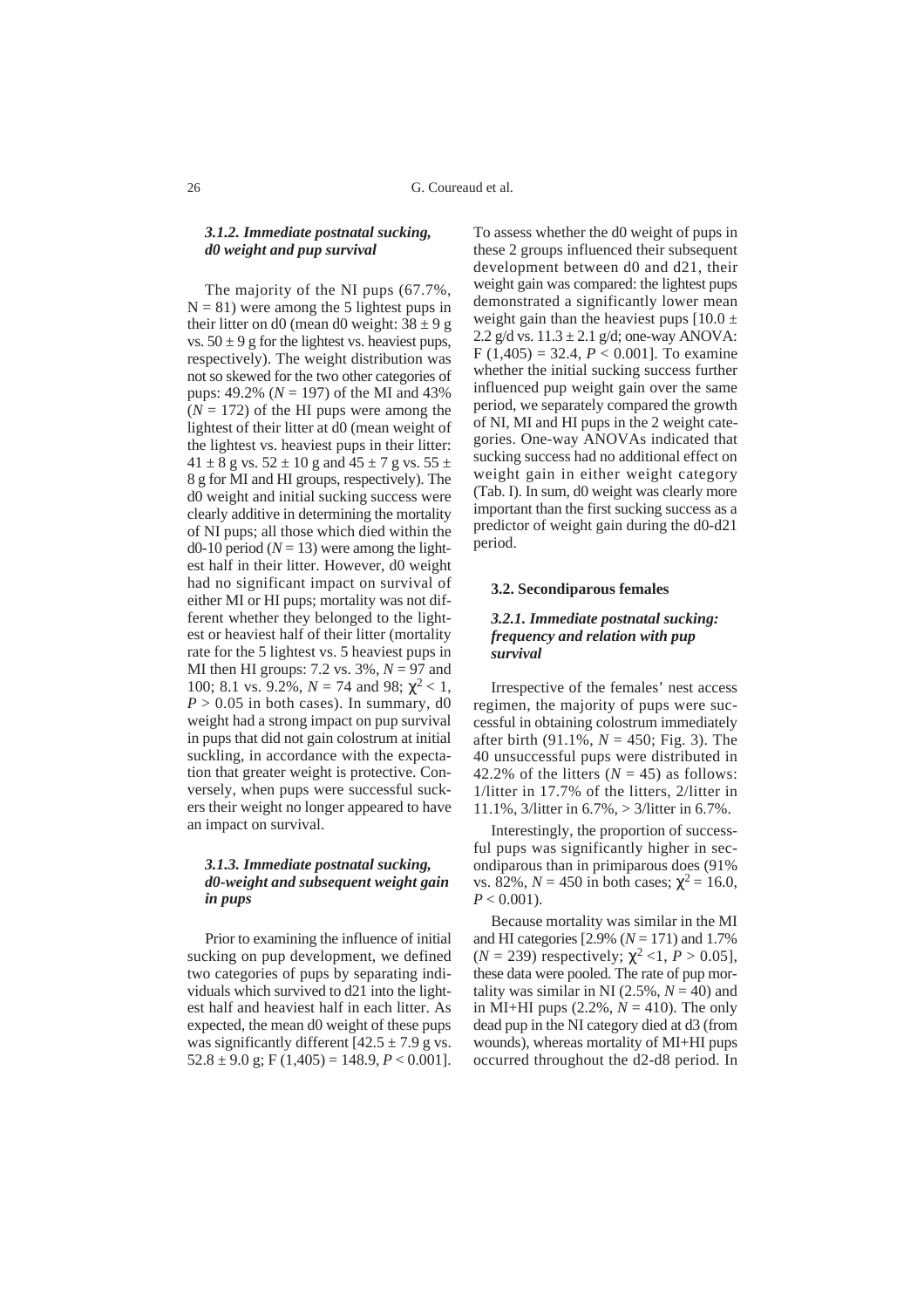

**Figure 3.** Numbers and proportions of pups surviving to d10 as related to the nest access regimen imposed on secondiparous females and to immediate postnatal sucking success (cf. Fig. 1 for key to abbreviations).

the latter pups, the identified causes of death were equally represented (starvation and digestive/circulatory dysfunctions: 43% and 43%, respectively; wounds: 14%; *N* = 7).

As in primiparous does, the proportion of NI pups was similar in litters assigned to either the F (11.3%,  $N = 150$ ) or C nestaccess regimens (7.7%,  $N = 300$ ;  $\chi^2 = 1.7$ ,  $P > 0.05$ ). Among MI+HI pups, d0-d10 mortality was similar in both the F (2.3%) and C regimens (2.2%;  $\chi^2$  < 1, *P* > 0.05); among NI pups (8.9% of the pups), 0/17 and 1/23 died in the F and C regimens, respectively. Likewise, the degree of mortality was not significantly different in NI and  $MI + HI$  pups in either the F or C regimens (NI vs. MI+HI: 2.3 vs. 0% and 2.2 vs. 4.4%, for the F and C regimens, respectively;  $\chi^2$  < 1, *P* > 0.05 in both cases) (Fig. 3). These results indicate that after the first partum the nest access regimen has little if any impact on pup mortality.

# *3.2.2. Immediate postnatal sucking, d0 weight and subsequent weight gain in pups*

As for primiparous does, we first compared the mean d0 weight of individuals in the lightest half and heaviest half of their litter which survived to d21  $[48.4 \pm 7.5$  g vs.  $61.3 \pm 7.8$  g; F (1,420) = 296.7, P < 0.001]. To evaluate the association between d0 weight and the subsequent development of these 2 categories of pups during the d0-d21 period, their individual weight gain was compared; the lightest pups showed a reliably lower mean weight gain/day than the heaviest pups  $[10.5 \pm 1.9 \text{ g/d} \text{ vs. } 12.0 \pm 1.9 \text{ g/d}$ ; one-way ANOVA: F (1,420) = 67.6, *P* < 0.001]. To assess if the initial sucking success had some additional impact on daily weight gain over the same period, NI, MI and HI pups were compared in the lightest and heaviest groups. Separate 1-way ANOVAs revealed that sucking success did not enhance the daily weight gain of either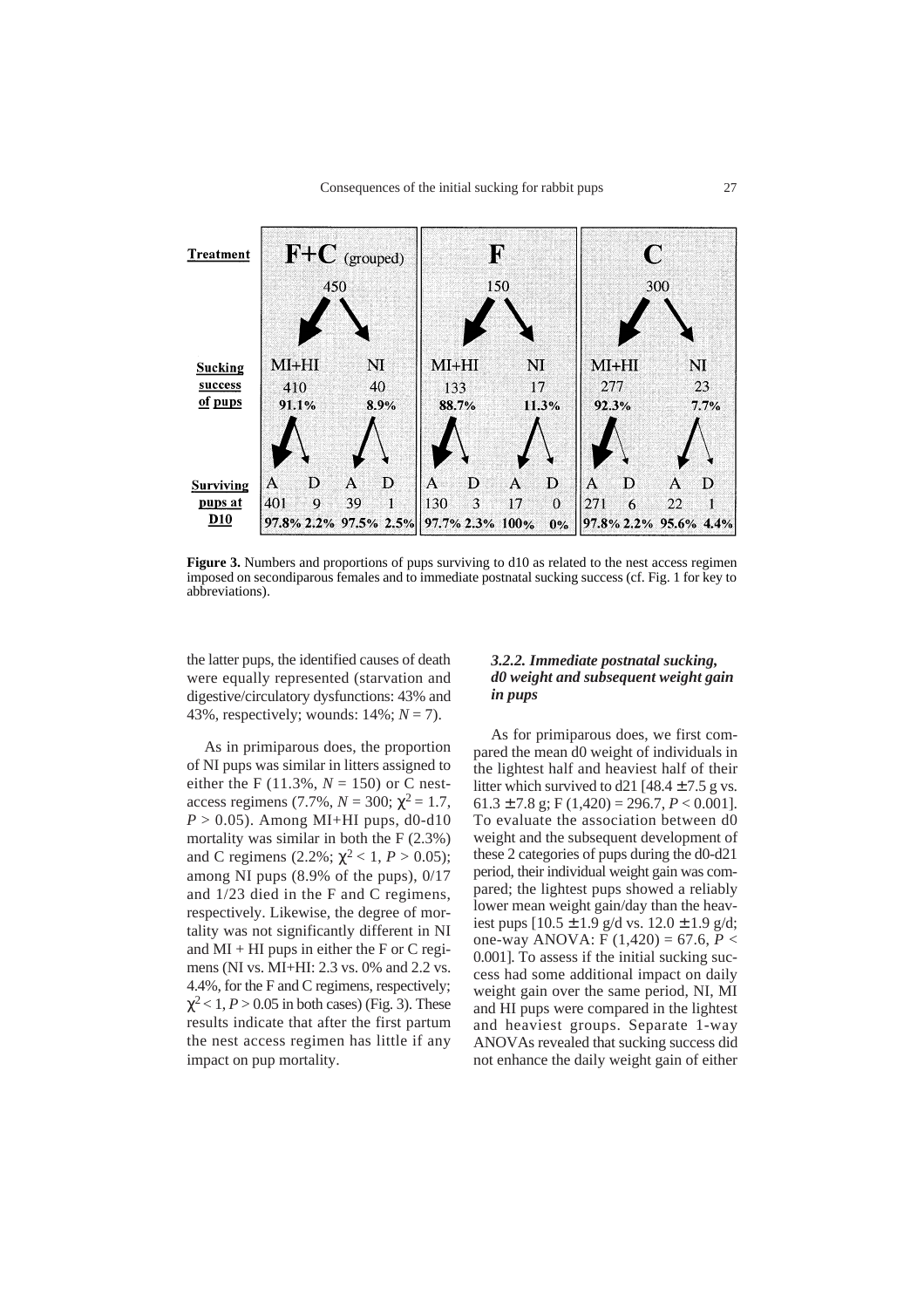|   |   | Groups                    |                           | $F$ -values <sup>a</sup>   |          |
|---|---|---------------------------|---------------------------|----------------------------|----------|
|   |   | NI                        | MI                        | HI                         |          |
| P | L | 9.7<br>(2.4)<br>$n = 41$  | 10.2<br>(2.2)<br>$n = 89$ | 11.3<br>(2.4)<br>$n = 66$  | $0.8$ ns |
| P | H | 11.3<br>(1.7)<br>$n = 26$ | 11.2<br>(2.0)<br>$n = 96$ | 10.6<br>(1.8)<br>$n = 89$  | $0.1$ ns |
| S | L | 9.7<br>(1.6)<br>$n=21$    | 10.6<br>(2.1)<br>$n = 92$ | 10.6<br>(1.8)<br>$n = 95$  | $2.1$ ns |
| S | Η | 11.2<br>(1.8)<br>$n=18$   | 12.3<br>(1.5)<br>$n = 63$ | 12.0<br>(2.0)<br>$n = 133$ | $2.6$ ns |

**Table I**. Means (SD) of daily weight gain between  $d0-21$  ( $g \cdot d^{-1}$ ) of pups which were unsuccessful (NI group), moderately successful (MI group) or highly successful (HI group) in gaining colostrum at birth, and which belong to the 5 lightest (L) or 5 heaviest (H) pups of their litter after the first suckling (P– S: pups born to primiparous – secondiparous does).

<sup>a</sup>: one-way ANOVA,  $df = 2$  in all tests.

ns: non significant.

weight category (Tab. I). Regardless of nest access regimen, the pups from second litters were an average 7 g heavier at birth than pups from first litters  $(54 \pm 10 \text{ g} \text{ vs. } 47)$  $\pm$  10 g; F (1,898) = 105, *P* < 0.001). This weight difference was stable throughout the follow-up period; at d21, pups from the second litters weighed an average 20 g more than pups from the first litters  $[292 \pm 48$  g vs. 272 ± 51 g; F (1,827) = 34, *P* < 0.001]. Thus, pups born to secondiparous females were heavier than those from primiparous does; in addition, and regardless of parity, d0 weight was the better predictor of weight gain of pups during the first 3 weeks of life.

### **4. DISCUSSION**

This study offers a preliminary analysis of the influence of immediate postnatal intake of colostrum on the survival and growth of rabbit pups. Firstly, it provides a descriptive account of the proportion of pups that were unsuccessful in reaching a nipple or in obtaining first milk in the hours following birth. Lack of initial sucking success involved a non-negligible fraction of the 450 pups investigated, and was distributed across 2 thirds of the 45 litters studied. It differed significantly between primiparous and secondiparous does (18% vs. 9%), reflecting parity-related differences in either pup sensori-motor abilities, or maternal behavioural, communicative, parturitional or lactational properties that will be discussed at more length below.

Secondly, this study underlines the immediate and longer term adverse effects of missing the first sucking opportunity. Significantly more pups (from primiparous does) which did not suck within 12 h following birth died between d0 and d10 than pups which were successful suckers. The bulk of these unsuccessful pups died at d3 postpartum, and their total loss was registered by d6. During this period, they died mainly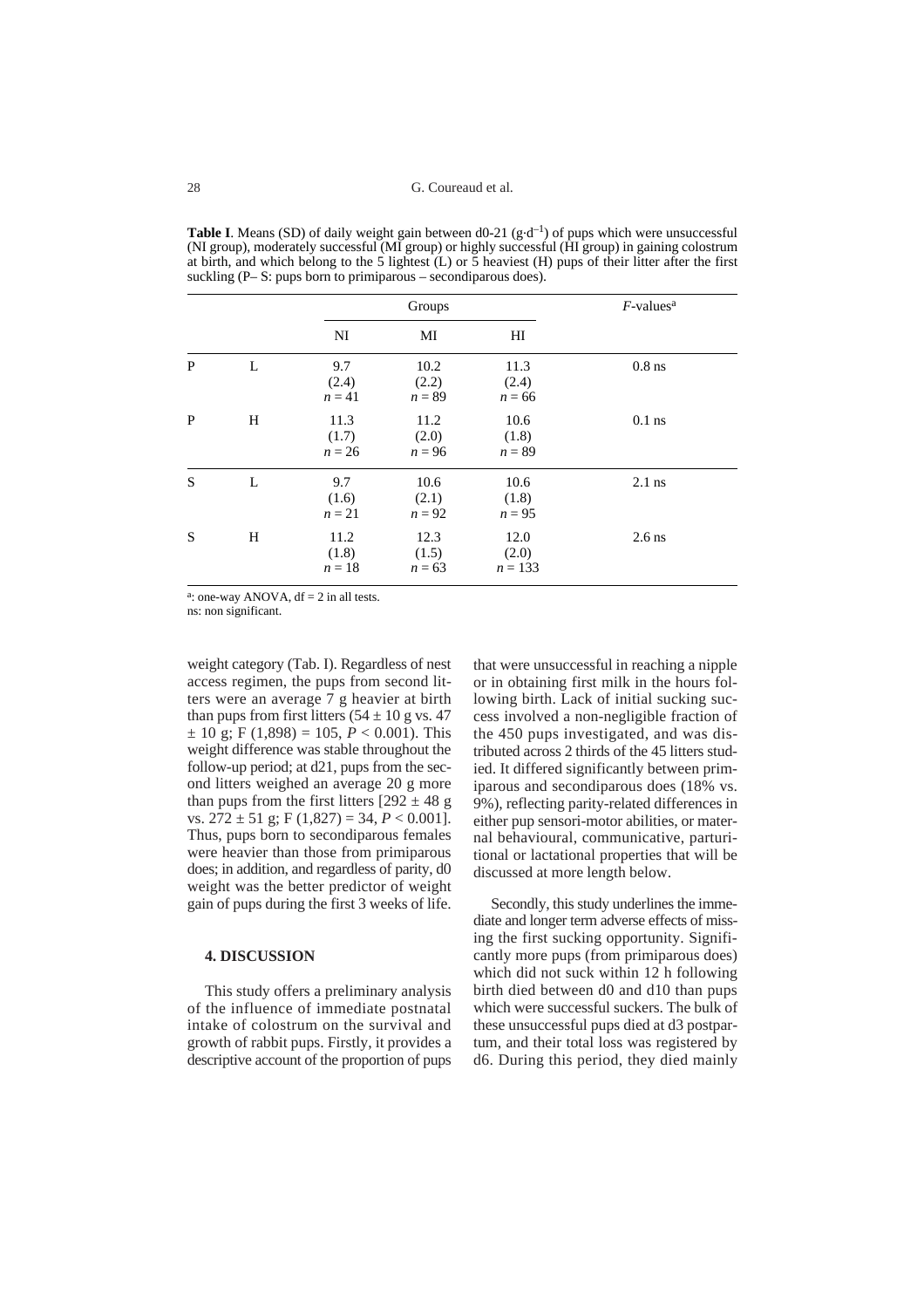from starvation, indicating that they were unable to make up for the missed feed during the nursing episodes following the initial one. This result is consistent with previous data which have demonstrated the vital need for pups to obtain milk during the very first sucking opportunities. Venge [39] showed that pups that were unsuccessful feeders during the first 3 days of life did not survive beyond d4. McNitt and Moody [32] observed that 7 of 20 pups which missed one or more sucklings between d0-d6 died within 6 days of birth (in the same period, no successful pup died). Thus, the immediate postnatal ability of pups to gain colostrum appears critical for early survival as unsuccessful individuals die more than successful ones. However, this interpretation must be qualified by the confounding impact of the birthweight variable (or d0 weight, since we took the option not to interfere with doepup interactions in weighing pups right after birth). Did pups die or fail to thrive because of failure to gain colostrum or because they were too small and weak to face competition under the mother with stronger littermates? This issue was approached by comparing d0-d10 losses in lighter and heavier pups that were either (1) both unsuccessful suckers or (2) both successful suckers. While initial weight was the limiting factor for survival in unsuccessful suckers, it was not the case in successful suckers. In other words, when colostrum can be ingested, initial weight looses its critical character. By weighing pups immediately after expulsion and reweighing them after the initial sucking bout(s), one might separate the relative impact of natal biomass and biomass gained by sucking on survival. Such an intrusion would, however, entail a disturbance to the female and the pups that is probably not justified.

While early colostrum intake promotes survival, our data indicate that it does not confer any significant long term qualitative advantage on surviving pups. Indeed, in females of either parity, early successful suckers did not necessarily demonstrate subsequent higher weight gain. However, weight at d0 was strongly associated with pups' weight gain; after the initial sucking, the daily weight gain of the heaviest pups was higher than that of the lightest pups.

Thirdly, the influence of early ingestion of colostrum on pup survival waned by the second reproductive cycle of the doe; pups born to secondiparous females died equally frequently whether they were successful or unsuccessful early suckers. This interactive influence of parity and initial sucking success on pup mortality could be explained by various factors: (a) By the influence of birthweight. The increase in the average birthweight of offspring from multiparous does (see [5, 16] and the present study) may be protective in 2 ways: (i) an increased adipose mass may enable pups to miss early sucking opportunities without adverse effects, and (ii) an increased muscular mass may favour a vigorous response to the intense behavioural challenge represented by the competitive nursing situation. Verga et al. [40] revealed indeed that the locomotor ability of rabbit pups born to multiparous does was greater than that of pups born to primiparous does. (b) Compared to experienced females, primiparous does may react more aversively to the stimuli emitted by the pups. This may affect their readiness to position themselves adequately over the pups (according to a process observed in the rat, [15]), and promote multiple, temporally inadequate nursing visits to the litter. (c) Undergoing a first complete maternal cycle may stimulate function of the chemoemission system involved in the production and emission of the pheromonal cues that direct nipple search behaviour and suckling in the offspring [21, 22]. Finally, (d) for optimal pup survival and vigor, parturition must proceed very rapidly in the rabbit [23]. Thus, greater parturitional efficiency in multiparous does may result in the birth of more vigorous pups, better able to overcome the adverse effects of missing initial sucking or of nest disturbance than those born to primiparous does.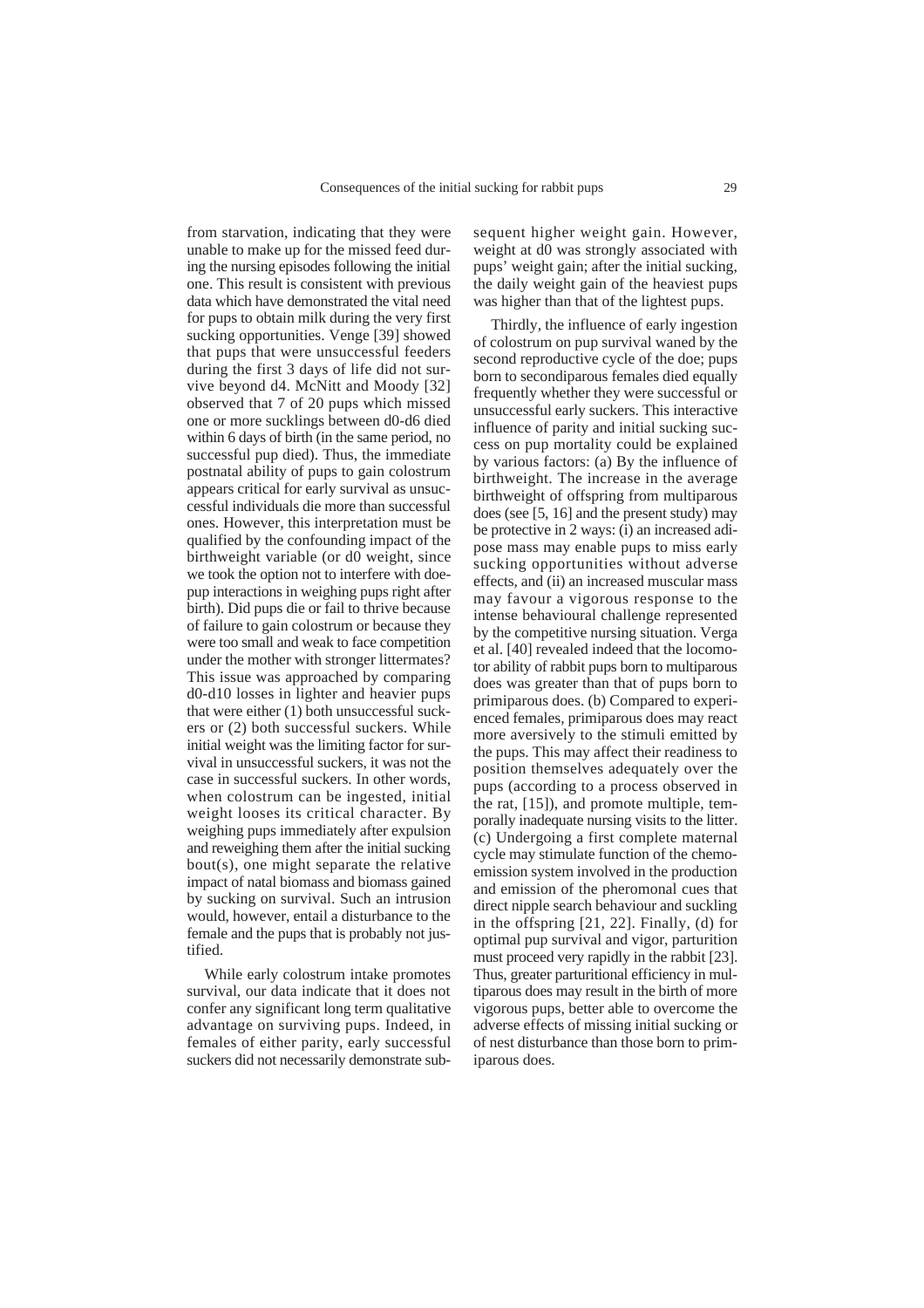Finally, the relative impact of pup-related or doe-related explanations of pup mortality was approached by examining interactional effects of the success of initial sucking and the regimen of doe-litter interaction (free vs. controlled nest-access). Based on data from previous studies [5, 27, 33] and the present findings which show that one/day nursing visits by (primiparous) does and early sucking success were both protective to the offspring, it was hypothesised that pups of the 4 groups defined by crossing these 2 factors would demonstrate differential survival. Specifically, it was predicted (1) that successful suckers raised on the species-specific once/day nursing schedule (combining 2 sources of adaptive factors) would be in the most optimal conditions, and (2) that unsuccessful suckers exposed to continuous nest access by the female (2 sources of maladaptive factors) would be in the worst conditions, for survival. A third prediction was that the 2 other pup categories, namely those which could gain colostrum at birth but were raised in free nest access conditions, and those which were unsuccessful suckers but were raised by mothers restricted to a once/day nursing visit (exposed to one adaptive and one maladaptive factor), should demonstrate intermediate levels of losses. Our data clearly support predictions 1 and 2, but only partially support prediction 3. While the degree of mortality was intermediate and similar in both latter groups (that is 15.4 and 14.8%, respectively), it was not significantly different from that of the unsuccessful suckers raised under the free nursing schedule (20%). Therefore, the possibility for females to enter the nest more than once during the first days (as suggested in [38]) places pups that missed the first sucking at a clear disadvantage (that is they fail to make up for the adverse effects of their initial unsuccess). In addition, the continuous nest access regimen appeared to cancel out the initial gain of the first successful colostrum intake. Thus, at least in litters of primiparous does, for optimal survival, pups need to (1) gain

colostrum right after birth and then (2) be able to implement their energy saving strategy of circadian, suckling-associated arousal [20], that is not be repeatedly aroused by multiple nest entries by the female. In multiparous does, both of the above factors seem to loose their importance for pup survival.

In conclusion, these results underline the importance of the quality of mother-pup interactions occurring during the first hours after parturition for optimal pup survival and fitness. It is often asserted that rabbit pups do not need colostrum intake because passive immunity is prenatally conferred via the highly permeable haemochorial placenta. The present study suggests, however, that the ability of rabbit mothers to provide, and of the pups to gain, colostrum after parturition contributes to pup survival, at least in first litters. From birth onwards, colostrum is rich in proteic and lipidic compounds, contains more lactose than later in lactation [6, 26], and is rich in immunoglobulins [2, 37, 42]. It is thus well suited to serve as fuel and antigen defense in the newly born rabbit. However, in order to firmly conclude that it is colostrum per se that confers an important protective function, its effects need to be separated from those resulting from the mere experience of sucking and ingestion of mature milk. This may be assessed by comparing the survival and growth curves of normally raised pups and of pups starting their postnatal life without colostrum (that is fostered for their initial sucking onto does which are in their fifth lactation day).

Finally, future investigations should be directed to examining the subtle events and processes that regulate doe-pup interactions in the hours following birth. For example, the expression of the species-typical nursing rhythm appears to be in a phase of transition immediately after birth. Although it is known that females display a short and constant duration of nursing [30, 44], it has been suggested that this is not yet stabilised neither in duration nor in frequency during the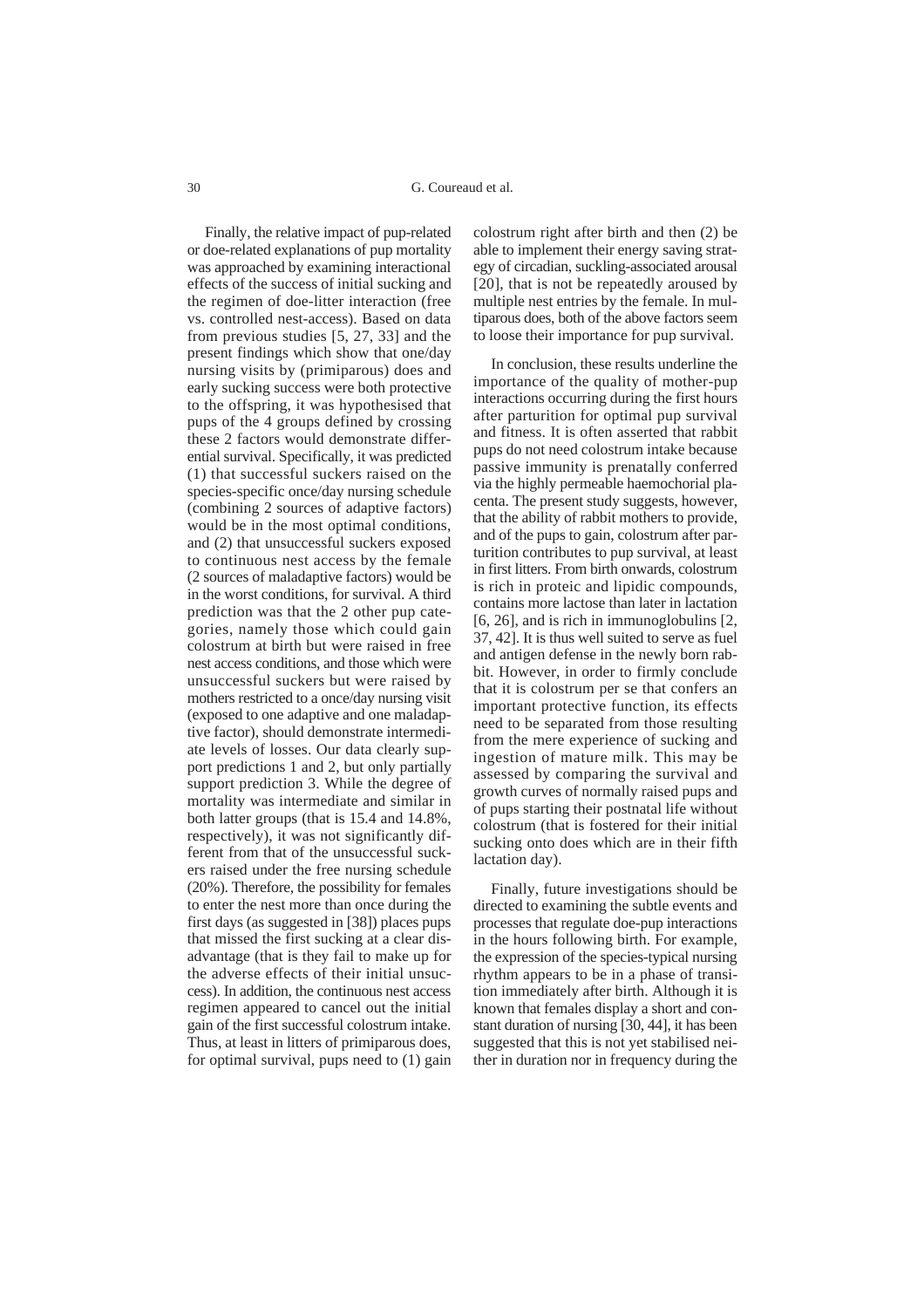first postpartum day, even in multiparous females [17]. In another polytoccous species, the pig, a transition from asynchronous and continuous to synchronous and cyclical nursing has been reported to occur within the first 12 h postpartum [28]. The rabbit female provides an interesting model for the investigation of the initial development of the nursing rhythm, to determine the underlying psycho-neuroendocrinological processes which are initiated after the initial partum, and how these processes can be optimised by breeding practices that match the evolved one/day nursing behaviour and natural nest conditions of the rabbit female.

# **ACKNOWLEDGMENTS**

This work is dedicated to Jean-Louis Vrillon at the occasion of his retirement. It could not have been done without the expert help of Pierre Mercier, Jacqueline Bellereau, Annie Malineau, and Cindy Castaigne at the Experimental Station of Inra at Le Magneraud. Two anonymous referees are thanked for their useful comments and the continued, sympathetic encouragements of Marc-Antoine Driancourt at numerous coffee-breaks is fully appreciated. G.C. was funded by a scholarship from the Poitou-Charentes Région/Inra. The study was supported by the Ministère de l'Agriculture et de la Pêche (AIP INRA P29 'Bien-Etre Animal et Sciences du Comportement').

# **REFERENCES**

- [1] Alexander G., Peterson J.E., Neonatal mortality in lambs, Aust. Vet. J. 37 (1961) 371–381.
- [2] Asofky R., Small P.A., Colostral immunoglobulin-A: Synthesis in vitro of T-chain by rabbit mammary gland, Science 158 (1967) 932–933.
- [3] Broekhuizen S., Bouman E., Went W., Variation in timing of nursing in the Brown Hare (*Lepus europaeus*) and the European Rabbit (*Oryctolagus cuniculus*), Mammal Rev. 16 (1986) 139–144.
- [4] Bungo T., Shimojo M., Nakano Y., Okano K., Masuda Y., Goto I., Relationship between nursing and suckling behaviour in Tokara native goats, Appl. Anim. Behav. Sci. 59 (1998) 357–362.
- [5] Coureaud G., Schaal B., Coudert P., Hudson R., Rideaud P., Orgeur P., Mimicking natural nursing conditions promotes early pup survival in domestic rabbits, Ethology (in press).
- [6] Cowie A.T., Variations in the yield and composition of the milk during lactation in the rabbit and the galactpoietic effect of prolactin, J. Endocr. 44 (1969) 437–450.
- [7] Crowell-Davis S.L., Nursing behaviour and maternal aggression among Welsh ponies (*Equus caballus*), Appl. Anim. Behav. Sci. 14 (1985) 11–25.
- [8] Dalton D.C., Knight T.W., Johnson D.L., Lamb survival in sheep breeds on New Zealand hill country, N.Z. J. Agric. Res. 23 (1980) 167–173.
- [9] Drummond H., Vásquez E., Sánchez-Colón S., Martínez-Gómez M., Hudson R., Sibling competition for milk in the domestic rabbit, Ethology (in press).
- [10] Dyck G.W., Swierstra E.E., Causes of piglet death from birth to weaning, Can. J. Anim. Sci. 67 (1987) 543–547.
- [11] English P.R., Smith W.J., Some causes of death in neonatal piglets, Vet. Ann. 15 (1975) 95–104.
- [12] Estes R.D., Estes R.K., The birth and survival of Wildbeest calves, Z. f. Tierpsychol. 50 (1979) 45–95.
- [13] Ewbank R., Nursing and suckling behaviour amongst Clun Forest ewes and lambs, Anim. Behav. 15 (1967). 251–258.
- [14] Ewer R.F., Further observations on suckling behaviour in kittens, together with some general considerations of the interrelations of innate and acquired responses, Behaviour 17 (1961)  $247 - 260$ .
- [15] Fleming A.S., Luebke C., Timidity prevents the virgin female rat from being a good mother: Emotionality differences between nulliparous and parturient females, Physiol. Behav. 27 (1981) 863–868.
- [16] Fortun-Lamothe L., Effects of pre-mating energy intake on reproductive performance of rabbit does, Anim. Sci. 66 (1998) 236–269.
- [17] González-Mariscal G., Díaz-Sánchez V., Melo A.I., Beyer C., Rosenblatt J.S., Maternal behavior in New Zealand white rabbits: Quantification of somatic events, motor patterns, and steroid plasma levels, Physiol. Behav. 55 (1994) 1081–1089.
- [18] Goursaud A.P., Nowak, R., Colostrum mediates the development of mother preferences by newborn lambs, Physiol. Behav. 67 (1999) 49–56.
- [19] Hemsworth P.H., Winfield C.G., Mullaney P.D., A study of the development of the teat order in piglets, Appl. Anim. Ethol. 2 (1976) 225–233.
- [20] Hudson D., Distel H., The pattern of behaviour of rabbit pups in the nest, Behaviour 79 (1982) 255–271.